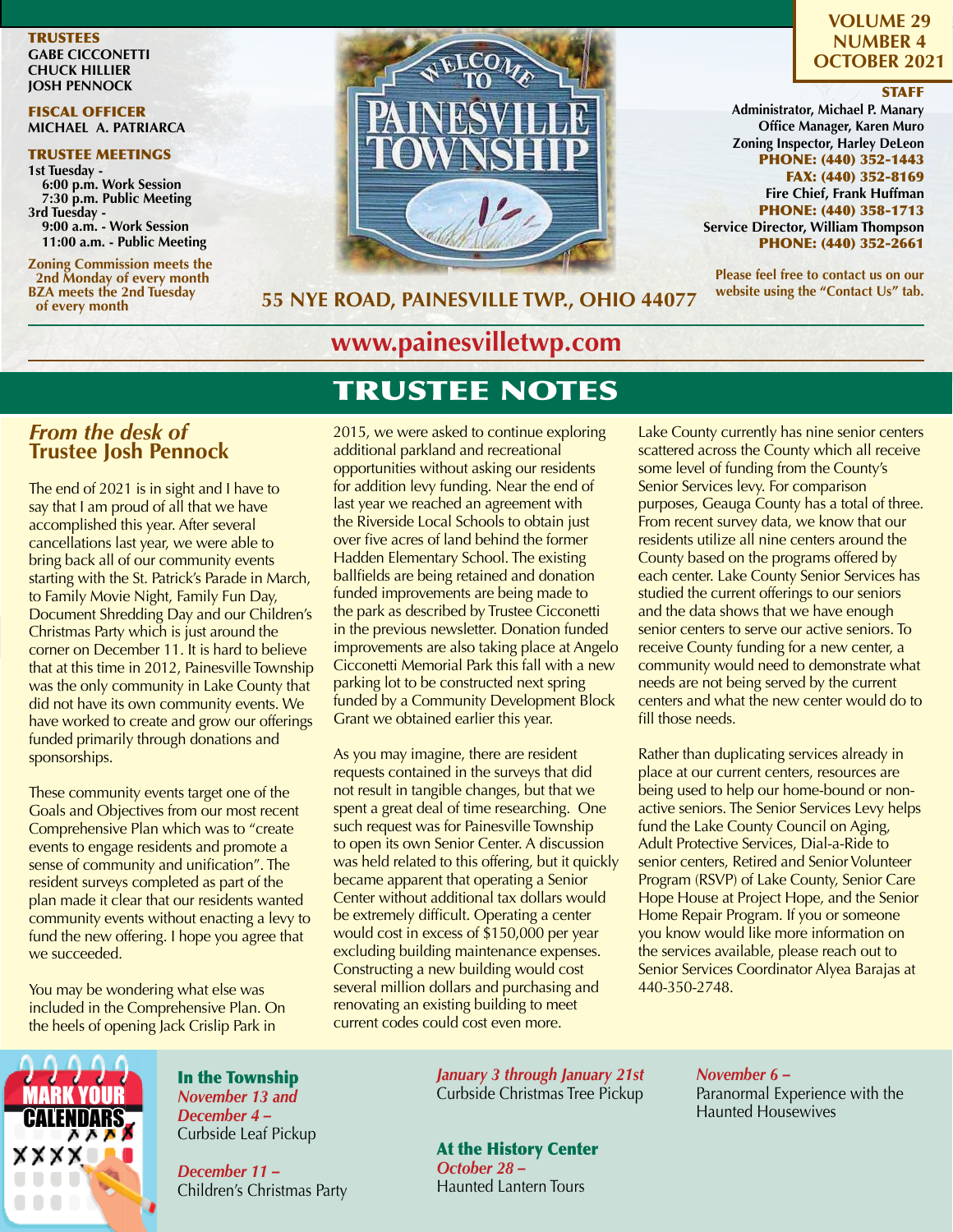## ROAD SERVICE DEPARTMENT

#### *From the Desk of*  **Service Director Bill Thompson**

The brush, leaf, and yard waste drop-off area is open on Wednesdays from 7:30 am until 3:00 pm and on Saturdays from 10:00 am until 2:00 pm. This service is for Painesville Township residents only and yard service contractors are not permitted. Saturday, December 4th will be the last day for dropping off leaves and brush.

During the month of November the brush drop area will be open Monday through Friday from 7:30 am until 3:00 pm and also on Saturdays from 10:00 am until 2:00 pm.

We will be offering two curbside leaf collections this fall:

#### **Saturday November 13th Saturday December 4th**

Please place your bagged leaves at the curb by 7:30 am on those dates. Leaves must be in paper recycling bags. Plastic bags and loose piles will not be collected.

If you drive past our Service Garage you will notice the addition of a storage barn. This 40 foot by 88 foot cold storage building will allow us to store equipment and supplies that we don't use every day. Some examples of this type of equipment are the asphalt hot box trailer, wood chipper, roller, portable air compressor, trench shoring box and concrete forms and tools. The roof of this building is being paid for through a grant from NOPEC.

# FIRE DEPARTMENT

#### *From the Desk of*  **Fire Chief Frank Huffman**

#### **Fire Department Awarded 2 FEMA Grants**

Painesville Township Fire Department has been awarded two Grants from the Federal Emergency Management Agency (FEMA) to assist with operations. The first grant awarded to Painesville Township from FEMA is the Staffing for Adequate Fire and Emergency Response (SAFER) grant. The SAFER grant awarded to Painesville Township is a \$948,897.00 grant to pay the expenses of hiring three additional full-time firefighters for three years. SAFER grants provide funding directly to fire departments to assist communities in increasing the number of firefighters to help meet minimum industry standards and attain additional 24-hour staffing to provide increased protection to the community.

The second grant awarded by FEMA to Painesville Township is the Assistance to Firefighters Grant (AFG) to purchase a new breathing air compressor and cascade system. The award is for \$48,700.00. The department would be responsible for \$4,434.55. The breathing air compressor is used for filling Self Contained Breathing Air (SCBA) cylinders. SCBA cylinders are the compressed air cylinders that are carried by firefighters on their backs

to supply breathing air in hazardous and smoke-filled environments such as residential house fires. The AFG grant is available through FEMA to help meet the firefighting and emergency response needs of fire departments and emergency medical services across the country. The AFG grant provides equipment, training, vehicle acquisition, modifications to facilities and firefighter wellness/fitness annually through a competitive grant process.

#### **Be Prepared this Winter**

Fall is an excellent time to inspect your heat producing appliances and make sure your families are safe this winter. Here are a few tips that can really make a difference in the safety of your home and the safety and well-being of your families.

Furnace: Have an HVAC professional inspect your furnace. Clean the ducts and be sure to change the filters monthly during the winter months. Also keep combustible items a minimum of 3 feet away from all heat producing equipment.

Chimney: Be sure to clean your chimney every year before using it and check for structural damage that may have occurred prior without your knowledge. Only burn hard woods and not structural lumber or items other than wood or fireplace

The curbside Christmas Tree collection will begin on January 3rd, 2022 and continue through January 21st, 2022. Please place your tree at the curb and remove all lights and decorations. Winter weather conditions may impact this schedule, but all trees placed at the curb will be picked up.

The winter (snow) season is almost upon us. The Service Department is preparing our snowplows and related equipment to be ready. Please remember that when there is more than two inches of snow on the ground that there is no parking on Township roads. Clear roadways allow our snow plow drivers to safely clear the roads. If you have a concern about snow plowing, please call the Service Department at 440-352-2661.

approved manufactured logs. Spark arresting screen should be in place to prevent logs from rolling out and sparks from popping out and landing on combustible materials somewhere else in the room.

Water heater: Check the heating element inside to make sure the flame inside is consistent. An inconsistent flame could cause a gas build-up and a flash fire. Also check the vent to make sure it is in place and tight to avoid carbon monoxide from building up.

Space heaters: Never leave space heaters unattended. Place them on level flat surfaces and at least 3 feet away from anything combustible. Make sure the cord is in good condition and the space heater has an emergency cut off if it gets tipped over for any reason.

Laundry room: Lint is very combustible. Check the duct to your dryer and make sure there isn't a buildup of lint that can become over heated and produce a fire which would quickly spread.

If you believe any of your heating appliances may be giving off carbon monoxide, please call the fire department immediately. The fire department will check the air in your residence for the presence of CO and make sure your home is safe.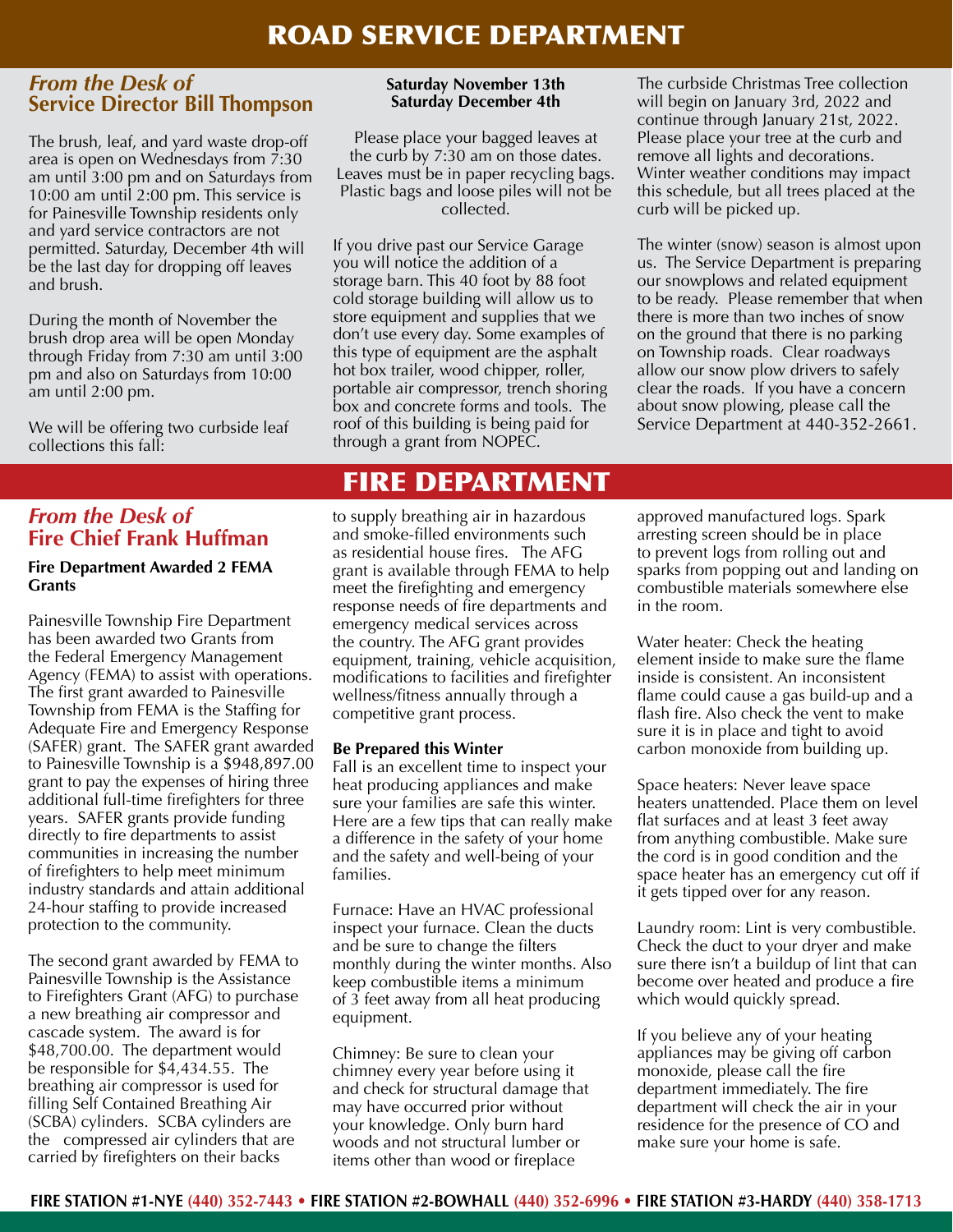# Clyde C. Hadden Park





On Sunday, September 12th the Painesville Township Trustees; Josh Pennock, Chuck Hillier, and Gabe Cicconetti were joined by Classic Buick GMC owner Ralph Wilson and George Hadden (son of Clyde C. Hadden) for the ribbon cutting & grand opening of the Classic Buick GMC Pavilion at Clyde C. Hadden Park. This park was equipped with a new pavilion, picnic tables, and grill, all of which were paid for with sponsorships and contributions from local businesses and members of the community. Because of their generosity and support the improvements to Clyde C. Hadden Park were made with virtually no cost to Painesville Township, its residents, and taxpayers.

# Thenk you sponsors!

The Tub Doctor - Turf Pride - Osborne Companies - Hellriegel's Inn - Mentor ATA Martial Arts Mallett Family - Kovalcheck Family - George Hadden - CCM Rental Chardon - Best Truck Nick & Catrina Falcone - Don McBride - Bernadine & Christopher Johancen - Mary Derrick Autum Ridge Energy - Classic Buick GMC & Ralph Wilson - Carmeuse Lime & Stone





Pictured left to right: Josh Pennock, George Hadden, Ralph Wilson, Gabe Cicconetti, Chuck Hillier